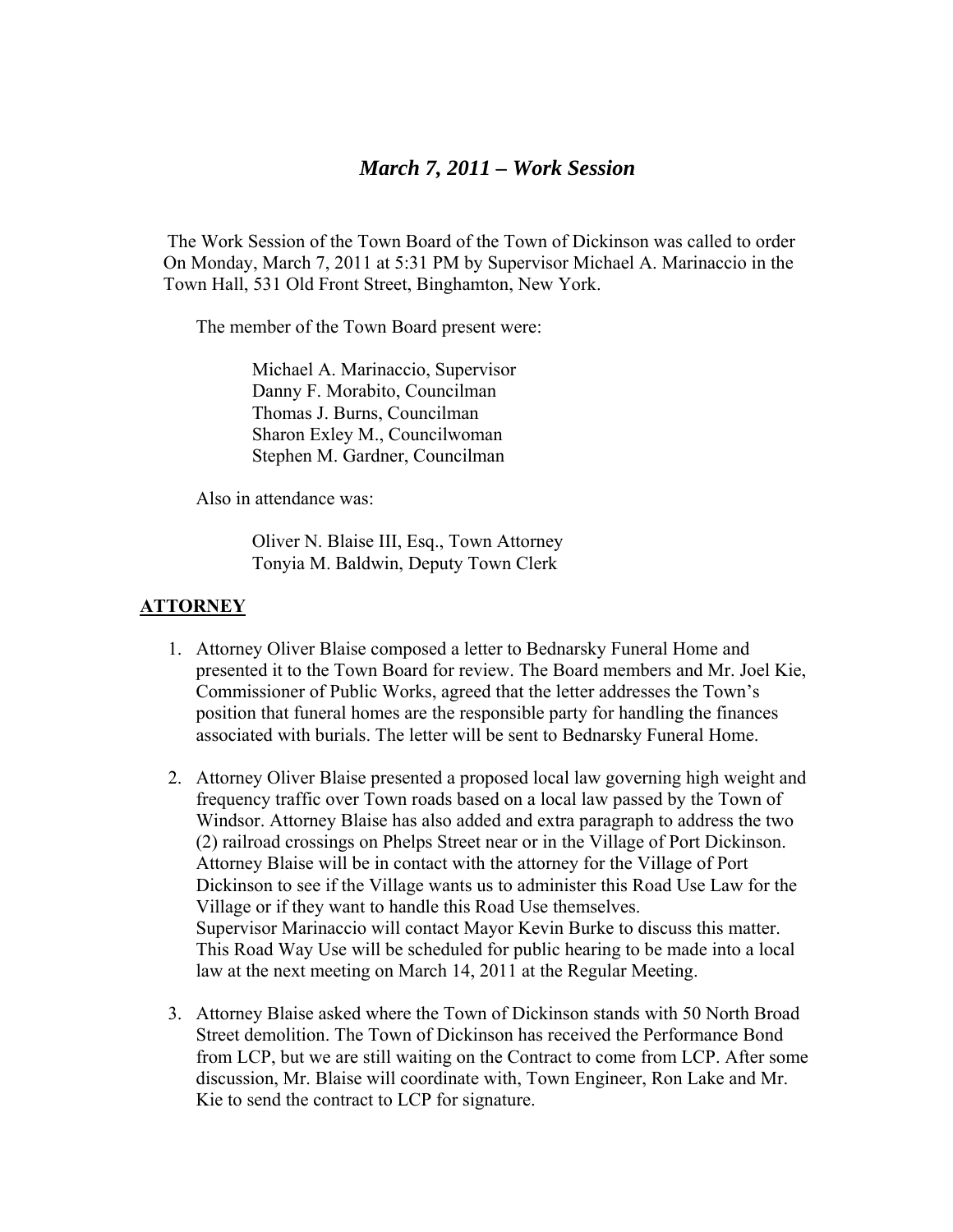## **THE CHAIR**

- 1. Supervisor Michael Marinaccio has recently traveled to New York City for the annual Association of Town meeting. He stated there were about 1,800 in attendance and the classes were very informative. He was able to share and exchange information with other members about their communities. Mr. Marinaccio was very surprised to hear how many communities didn't share financial information,( e.g. budget reports), with their residents at their meetings. Steve Rafferty, Code Enforcer Officer, also attended training sessions at this meeting.
- 2. Supervisor Marinaccio is looking at the possibility of making the position of Highway Superintendent Position into an appointed position instead of an elected one. There was much input from all of the Board members about the issues associated with such a change. No resolution or consensus was reached and all agreed to address the matter with residents and continue the discussion at a later date.
- 3. Supervisor Marinaccio stated that a group of Binghamton University students are doing an analysis on purchasing water from various sources verses drilling wells for water for the Town of Dickinson. Mr. Marinaccio will follow up with a press release on this.

## **THE FLOOR**

- 1. Danny Miller, Supervisor of Water and Sewer Department, stated that there was only one bid that came in on the pump/transfer switch. It was from Vacri, Construction Corporation, One Brick Avenue, Binghamton, New York 13901. The Vacri Company has met all the specs and the dollar amount bid was in the amount of \$53,000.00,(fifty three thousand dollars and zero cents). Mr. Miller was asked if this was in the price range that he was expecting. Mr. Milled expressed that this amount was slightly higher than anticipated. Mr. Danny Miller and Mr. Marinaccio have made several calls to the BCC about scheduling the repair work without response. Supervisor Marinaccio will be in contact with Broome Community College regarding the work that needs to be done to the pump station located on the campus grounds. Mr. Marinaccio will be sending a message to BCC's president, Dr. Kevin Drumm with a copy to the Director of the Facilities.
- 2. Councilman Danny Morabito asked about the cloudiness of the water in Sunrise Terrace. Mr. Danny Miller stated that the Town of Dickinson was using City of Binghamton water for a few days, which was the source of the issue with the clarity. We are now on Chenango water again.